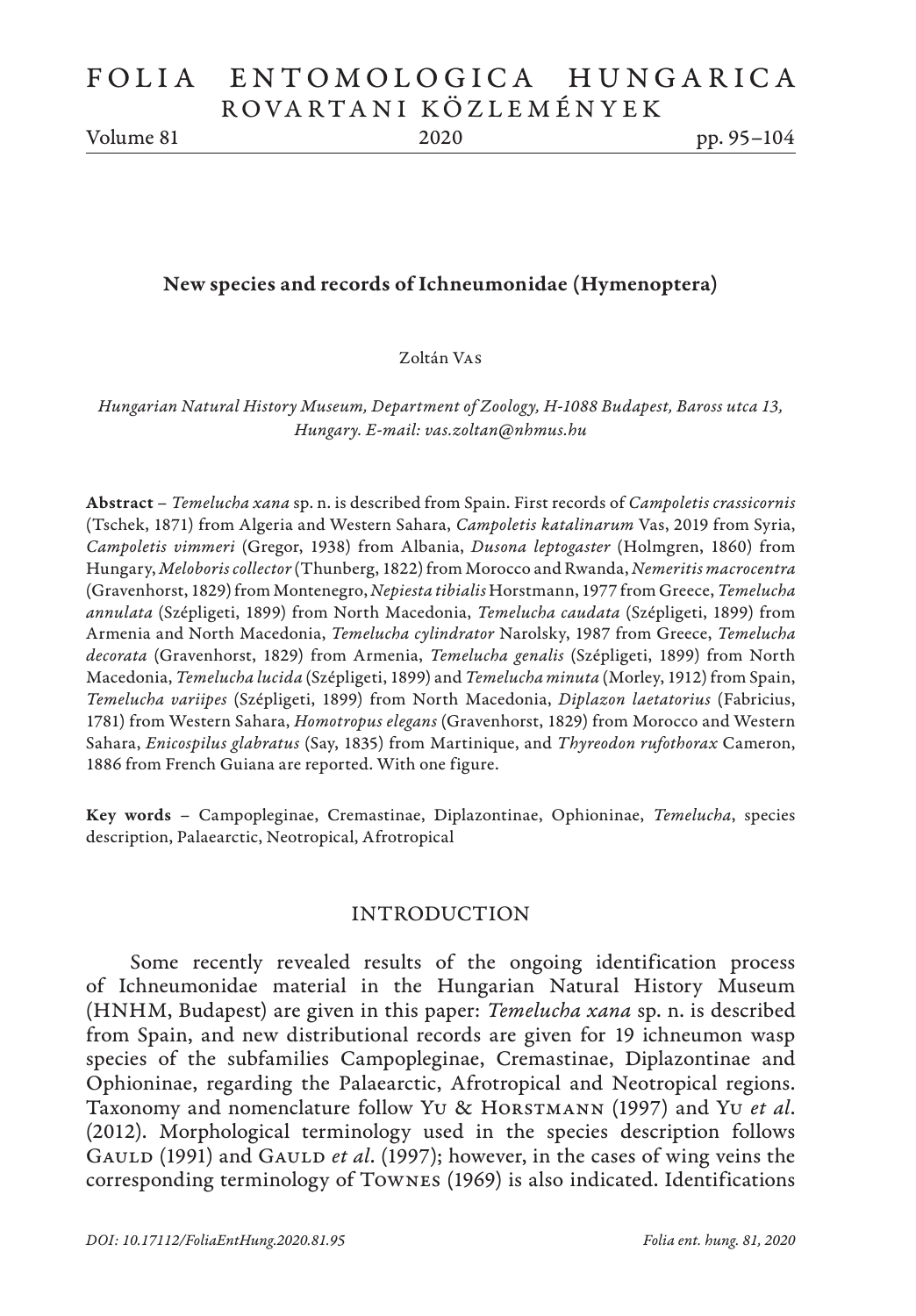were based on GAULD (1988), HORSTMANN (1994), KOLAROV (1997), GAULD & Janzen (2004), Klopfstein (2014), Kolarov (2016), Vas (2016), Riedel (2017), Vas (2019*a*, *b*, *c*, 2020). The specimens were identified by the author using a Nikon SMZ645 stereoscopic microscope. Taxa are listed alphabetically, first by subfamilies then by species. The material is deposited in HNHM. Photos were taken with a 14 MP MicroQ-U3L digital camera. Post-image work was done with ToupTek ToupView v4.7 and Photoshop CS3.

# RESULTS

# Campopleginae

*Campoletis crassicornis* (Tschek, 1871)

*Material examined* – Algeria: Col. Voirol, 23.III.–6.IV.1928, leg. R. Meyer, 1♂. – Western Sahara: Dakhla Truerta, 11.IV.2019, leg. A. Szappanos, 1♀11♂. *Remarks* – First records for Algeria and Western Sahara. This species is widespread in the Palaearctic region (Yu et al. 2012, RIEDEL 2017, Vas 2019a, b).

*Campoletis katalinarum* Vas, 2019

*Material examined* – Syria: Kaifa, date unknown, leg. Reitter, 1♀. *Remarks* – First record for Syria. This species was recently described from Georgia and Turkey (Vas 2019*a*).

*Campoletis vimmeri* (Gregor, 1938)

*Material examined* – Albania: Mt. Korab, 1800 m, 26.VII.1918, leg. E. Csiki, 1♀. *Remarks* – First record for Albania. This species was known from some Western and Middle European countries (Yu *et al.* 2012, RIEDEL 2017).

*Dusona leptogaster* (Holmgren, 1860)

*Material examined* – Hungary: Mt. Börzsöny, Tax-rét, 47.936225°, 18.933123°, 695 m, 22.V.2020, leg. P. G. Sulyán & Cs. Szabóky, 1♀.

*Remarks* – First record for Hungary. This species is widespread in the Palaearctic region (Yu *et al*. 2012).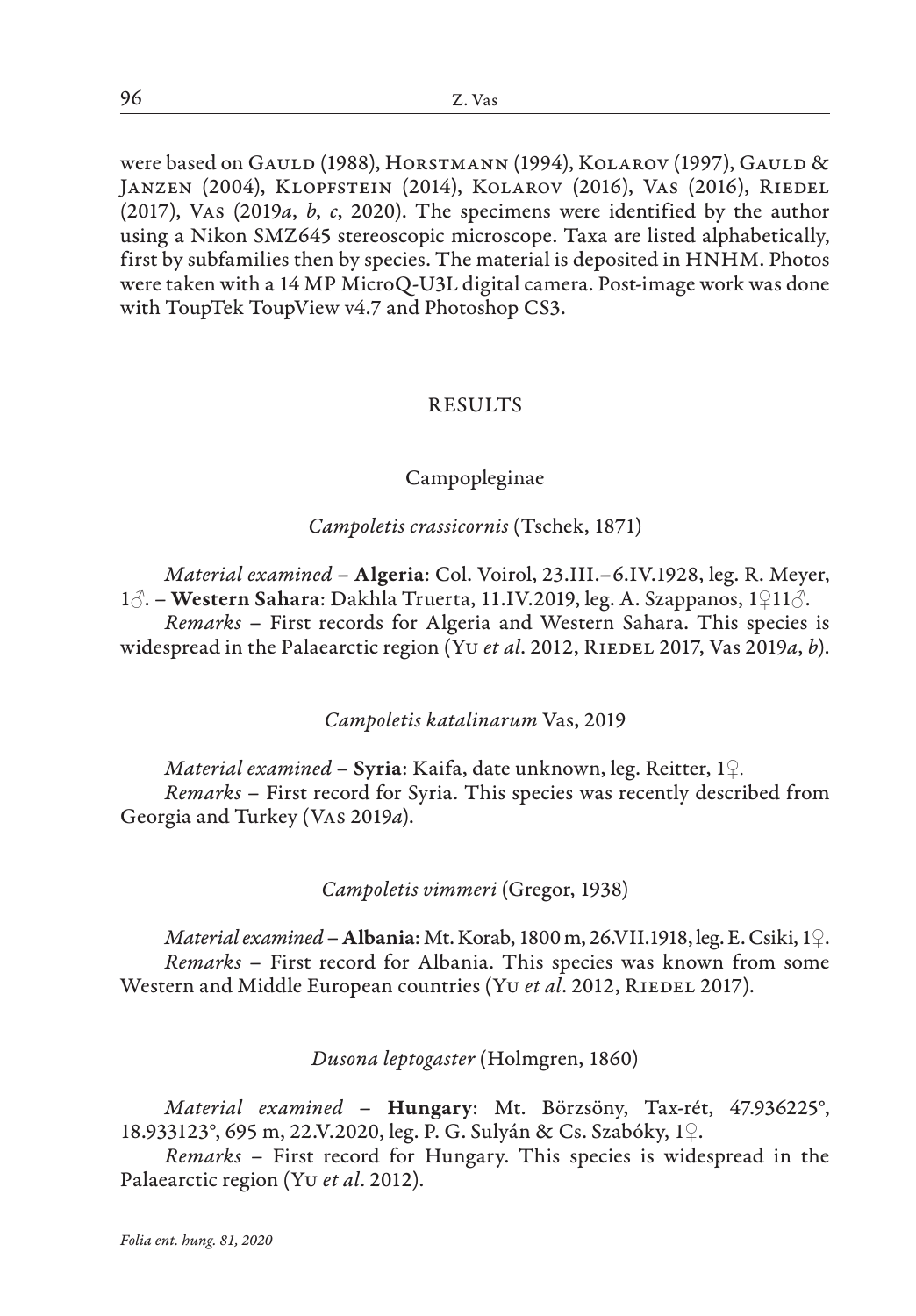# *Meloboris collector* (Thunberg, 1822)

*Material examined* – Morocco: Agadir Oued Sous, 8.IV.2019, leg. A. Szappanos, 1♀2♂. – Rwanda: Kagera National Park, 1.V.1988, leg. A. Vojnits, 1♀. *Remarks* – First records for Morocco and Rwanda. This species is widespread in the Palaearctic region, and in the Afrotropical region it was known from South Africa (Yu *et al*. 2012, Vas 2019*b*).

# *Nemeritis macrocentra* (Gravenhorst, 1829)

*Material examined* – Montenegro: Rožaje, 4.VII.1917, leg. E. Csiki, 1♂. *Remarks* – First record for Montenegro. This species is widespread in the Palaearctic region (Yu *et al*. 2012, Vas 2020).

# *Nepiesta tibialis* Horstmann, 1977

*Material examined* – Greece: Crete, Canea, 1906, leg. L. Bíró, 1♂. *Remarks* – First record for Greece. This species was known from Jordan and Turkmenistan (Yu *et al*. 2012, Vas 2019*c*).

#### Cremastinae

# *Temelucha annulata* (Szépligeti, 1899)

*Material examined* – North Macedonia: prov. Skopje, Mt. Vodno, 16.VII.1997, leg. Gy. Rozner, 1♀.

*Remarks* – First record for North Macedonia. This species is known from several countries of the Western Palaearctic region (Yu *et al*. 2012).

# *Temelucha caudata* (Szépligeti, 1899)

*Material examined* – North Macedonia: Dojran, Lake Dojran, 150–500 m, 9–10.V.1971, leg. J. Papp & S. Horvatovich,  $1\delta$ . – Armenia: Karashamb, Aghveran, 1900 m, 2.VI.1980, leg. J. Papp, 1♀.

*Remarks* – First records for Armenia and North Macedonia. This species is widespread in the Palaearctic region (Yu *et al*. 2012).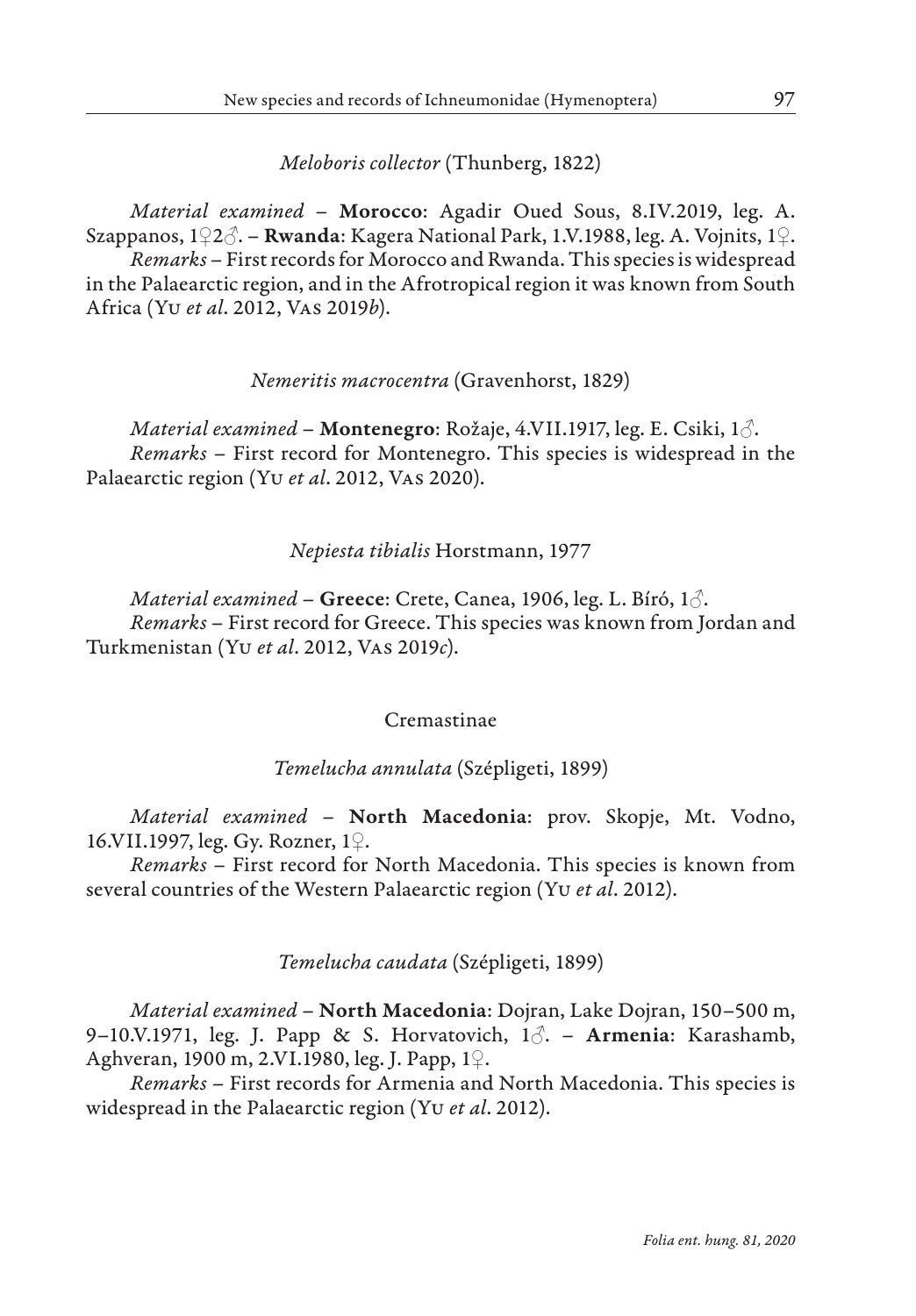*Temelucha cylindrator* Narolsky, 1987

*Material examined* – Greece: Kos Island, Marimari, 25–29.IX.2003, leg. S. Mahunka, 2♀3♂.

*Remarks* – First record for Greece. This species was known from Moldova and Ukraine (Yu *et al*. 2012).

## *Temelucha decorata* (Gravenhorst, 1829)

*Material examined* – Armenia: Garni, 1200 m, 9.VII.1977, leg. L. Zombori, 1♀; Kuybishev, 1500m, 19.VII.1977, leg. L. Zombori, 1♀.

*Remarks* – First records for Armenia. This species is widespread in the Palaearctic region (Yu *et al*. 2012).

## *Temelucha genalis* (Szépligeti, 1899)

*Material examined* – North Macedonia: prov. Skopje, Mt. Vodno, 16.VII.1997, leg. Gy. Rozner, 1♀; prov. Tetovo, Zelino, 30.V.1998, leg. Gy. Rozner, 2 $\beta$ ; prov. Kavadarci, Debriste, 31.V.1998, leg. Gy. Rozner, 1 $\beta$ .

*Remarks* – First records for North Macedonia. This species is known from several countries of the Western Palaearctic region (Yu *et al*. 2012).

#### *Temelucha lucida* (Szépligeti, 1899)

*Material examined* – Spain: Manilva, 9.V.1984, leg. A. Podlussány, 1♀. *Remarks* – First record for Spain. This species is widespread in the Palaearctic region (Yu *et al*. 2012).

#### *Temelucha minuta* (Morley, 1912)

*Material examined* – Spain: Andalusia, prov. Jaén, Puente de Génave, 27.V.2003, leg. I. & Gy. Rozner, 1♀.

*Remarks* – First record for Spain. This species is known by a relatively few records from many regions of the Old World; in the Western Palaearctic it was known from Cyprus (Yu *et al*. 2012).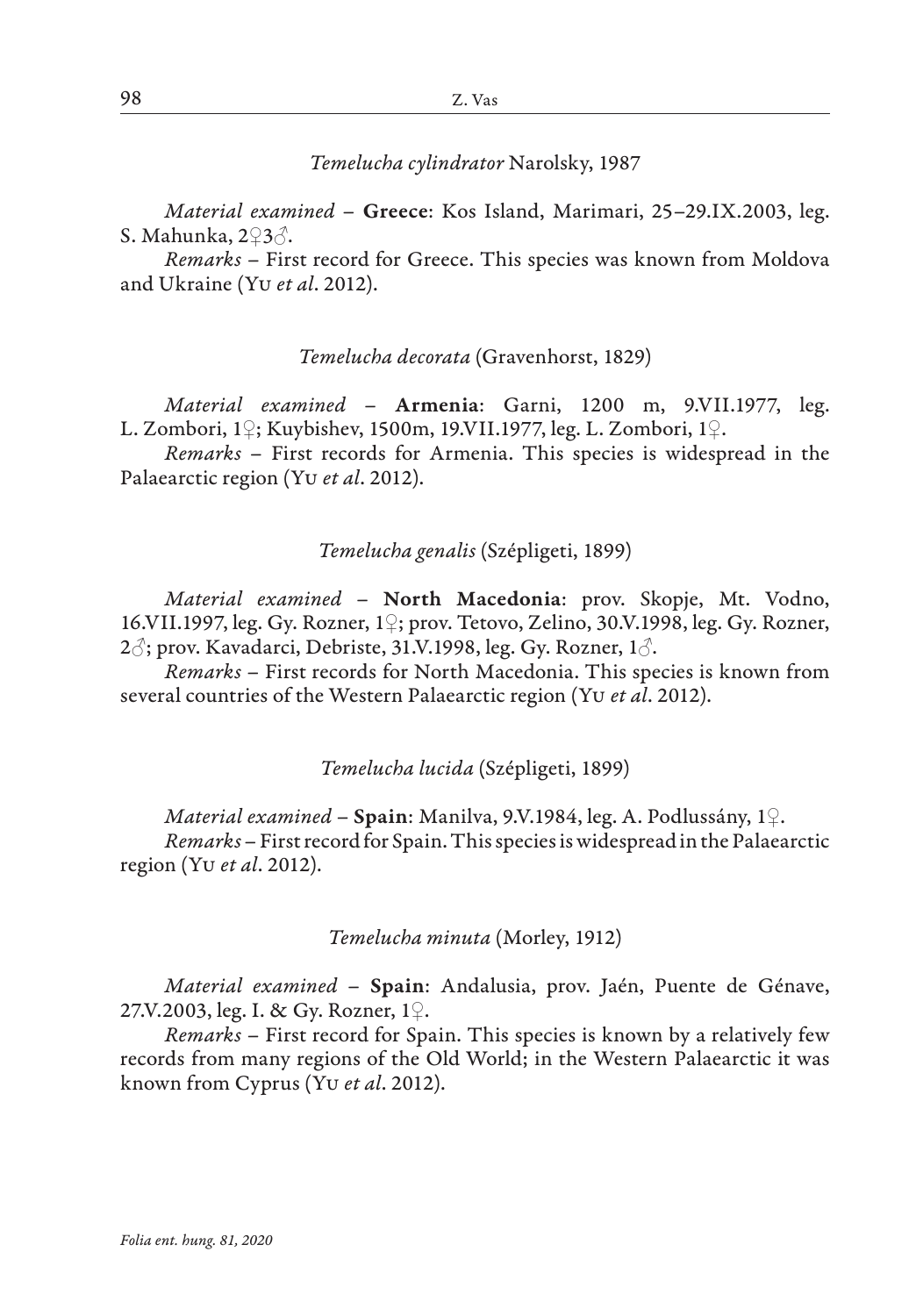*Temelucha variipes* (Szépligeti, 1899)

*Material examined* – North Macedonia: Dojran, Lake Dojran, 150–500 m, 9–10.V.1971, leg. J. Papp & S. Horvatovich, 1♀; prov. Prilep, Mazuciste, 31.V.1998, leg. A. Podlussány, 1♀.

*Remarks* – First records for North Macedonia. This species is widespread in the Palaearctic region (Yu *et al*. 2012).

# *Temelucha xana* sp. n. (Fig. 1)

*Type material* – Holotype: female, Spain [on label: Hispania], Castilla-La Mancha, prov. Ciudad Real, 3 km S of Horcajo de los Montes, 16.V.2003, leg. Ibolya & György Rozner, specimen card-mounted, Id. No. HNHM-HYM 155047; deposited in HNHM.

*Diagnosis* – The new species can be distinguished from all Western Palaearctic *Temelucha* Förster, 1869 species by the following character states in combination: small species (body length ca 3.5 mm), fore wing veins pigmented, pterostigma not unusually wide, mesosoma, except tegula, black without yellow markings, metasoma black, apical margins of tergites very narrowly, inconspicuously yellowish brown or brownish, apical margin of clypeus weakly convex, hind tibial spurs conspicuously short, longer spur slightly shorter than apical width of hind tibia, area superomedia apically closed, ovipositor sheath 2× as long as hind tibia, ovipositor straight.

*Description* – Female (Fig. 1). Body length ca 3.5 mm, fore wing length ca 2.8 mm.

Head: Antenna with 22 flagellomeres; first flagellomere long and slender,  $ca$  3.3 $\times$  as long as its apical width; preapical flagellomeres longer than wide to subquadrate. Head transverse, weakly shiny, finely granulate to finely coriaceous with dense, relatively weak punctures, and with short, greyish hairs. Ocelli small, ocular-ocellar distance 1.4× as long as ocellus diameter, posterior ocellar distance 1.8× as long as ocellus diameter. Inner eye orbits not indented, slightly divergent ventrally. Gena in dorsal view 0.55× as long as eye width, roundly narrowed behind eye. Occipital carina medially widely obsolescent, laterally and ventrally present, reaching hypostomal carina before base of mandible; hypostomal carina not elevated. Frons weakly impressed. Face almost flat in profile. Clypeus distinctly separated from face, weakly convex in profile, its apical margin weakly convex, sharp. Malar space 0.7× as long as basal width of mandible. Mandible relatively wide, upper mandibular tooth slightly longer than lower tooth.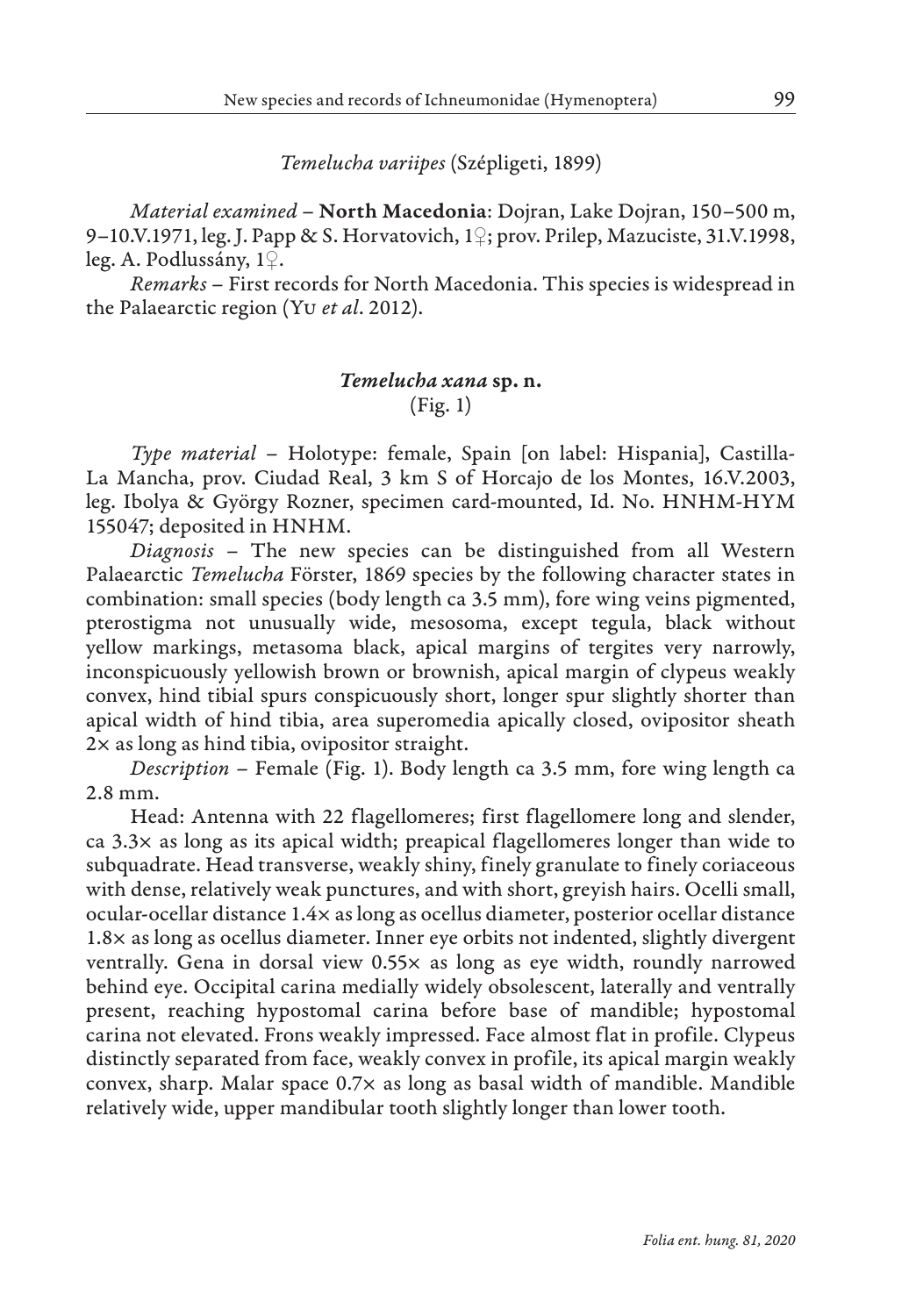Mesosoma: Mesosoma with dense, short, greyish hairs, not elongated. Pronotum finely granulate to coriaceous with weak punctures, ventral half with weak wrinkles; epomia weak. Mesoscutum finely coriaceous with dense punctures, weakly shiny, convex in profile, about as long as wide; notaulus distinct, reaching middle of mesoscutum. Scuto-scutellar groove deep and wide. Scutellum finely granulate, weakly convex in profile, lateral carina only basally developed. Mesopleuron finely granulate to coriaceous with dense, relatively weak punctures, speculum almost smooth. Epicnemial carina complete, pleural part bent to anterior margin of mesopleuron reaching it slightly above its middle height. Sternaulus indistinct. Posterior transverse carina of mesosternum complete. Metanotum finely coriaceous with weak wrinkles, ca 0.5× as long as scutellum. Metapleuron finely granulate-punctate; juxtacoxal carina not developed; submetapleural carina complete. Pleural carina of propodeum strong; propodeal spiracle rather small, circular, separated from pleural carina by about 4× its length, connected to pleural carina by a distinct, long ridge. Propodeum weakly convex in profile, its apex not reaching middle length of hind coxa, finely granulate with transverse wrinkles and some weak punctures, area superomedia more finely sculptured, very finely granulate with few weak punctures and without wrinkles. Propodeal carinae well developed, area superomedia apically closed, 1.7× as long as wide, lateral sides behind costulae convergent. Fore wing with pigmented veins, without areolet; second recurrent vein (2*m-cu*) postfurcal; distal part of distal abscissa of *Rs* distinctly curved toward wing margin; nervulus (*cu-a*) interstitial, vertical; postnervulus (abscissa of *Cu*1 between 1*m-cu* and *Cu*1a + *Cu*1b) intercepted strongly above its middle by *Cu*1a; second discal cell ca 1.5× as long as first sub-discal cell (measured at front margins); lower external angle of second discal cell obtuse; pterostigma not unusually wide, about as wide as front width of marginal cell distal to pterostigma. Hind wing with nervellus (*cu-a* + abscissa of *Cu*1 between *M* and *cu-a*) straight, weakly reclivous, not intercepted by discoidella (distal abscissa of *Cu*1); discoidella spectral, proximally not connected to nervellus. Coxae very finely granulate with indistinct, weak punctures. Hind femur ca 4.5× as long as high. Hind tibial spurs conspicuously short, outer spur distinctly, inner spur slightly shorter than apical width of hind tibia. Tarsal claws small and thin, as long as or slightly longer than arolium.

Metasoma: Metasoma compressed, finely granulate to shagreened, with short, greyish hairs; second tergite with longitudinal striation characteristic of most Cremastinae. First tergite long and slender, ca 4× as long as width of its apical margin, 1.3× as long as second tergite; dorsomedian carina of first tergite weak but discernible, reaching almost to spiracle; ventral margins of first tergite almost touching each other ventrally; postpetiolus moderately bulging. Second tergite ca 1.8× as long as its apical width. Posterior margins of third and following tergites medially concave. Ovipositor sheath  $2\times$  as long as hind tibia (or as long as fore wing from base to apex of marginal cell); ovipositor straight, compressed, dorsal preapical notch weak.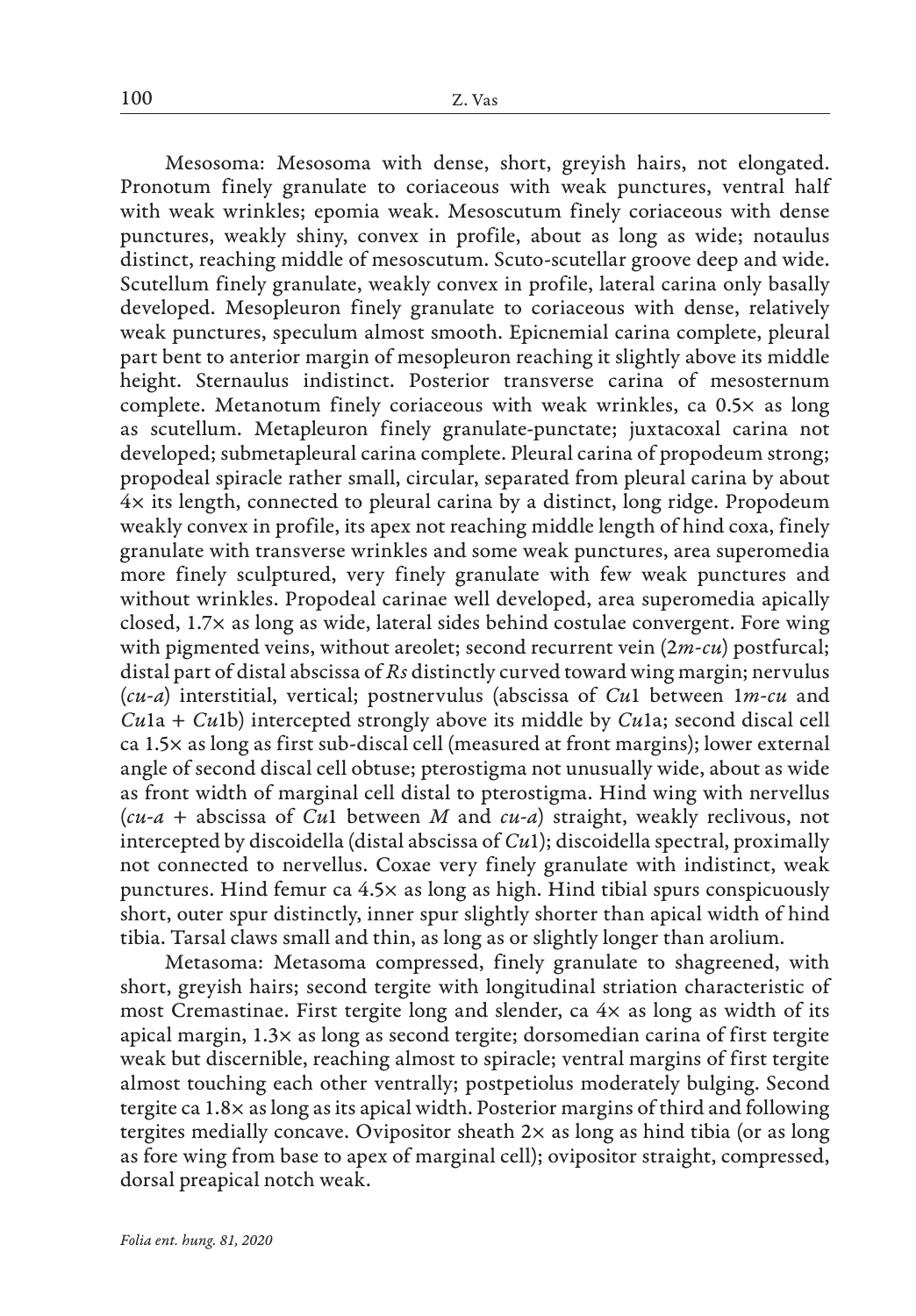

Fig. 1. *Temelucha xana* sp. n., holotype. Scale bar = 1 mm (photo by Zoltán Vas)

Colour: Antenna dark brown, scapus and pedicellus brown, apically narrowly yellowish brown. Head black, except palpi and mandible yellowish brown, mandibular teeth dark brown, clypeus and a pair of small, almost indiscernible spots at inner eye orbits on frons brownish. Mesosoma entirely black, except tegula yellowish brown. Metasoma black, apical margins of tergites very narrowly yellowish brown or brownish. Wings hyaline, wing veins and pterostigma brownish. Fore leg: coxa blackish, apically brownish; trochanter and trochantellus brown, apically narrowly yellowish; femur and tibia brownish orange. Middle leg: similar to fore leg, except femur ventrally and tibia ventrally, basally and apically more brownish. Hind leg: coxa blackish; trochanter and trochantellus blackish to dark brown, apically very narrowly yellowish brown; femur dark brown to chestnut brown, apically narrowly yellowish brown; tibia basally, ventrally and apically brown, externo-medially pale yellowish; tarsus brownish.

Male: Unknown.

*Distribution* – Spain.

*Etymology* – The specific epithet *xana* is derived from the Asturian noun "xana" (plural form "xanes"), meaning the mythical female creature of Spanish folklore known as xana or anjana. In some folktales xanas appear as small, thin, dark-coloured, malicious spirits, often switching their babies for those of other women, inspiring the reference to the new species, a small, thin, dark-coloured, parasitoid wasp. The specific epithet is a noun in apposition, ending not to be changed.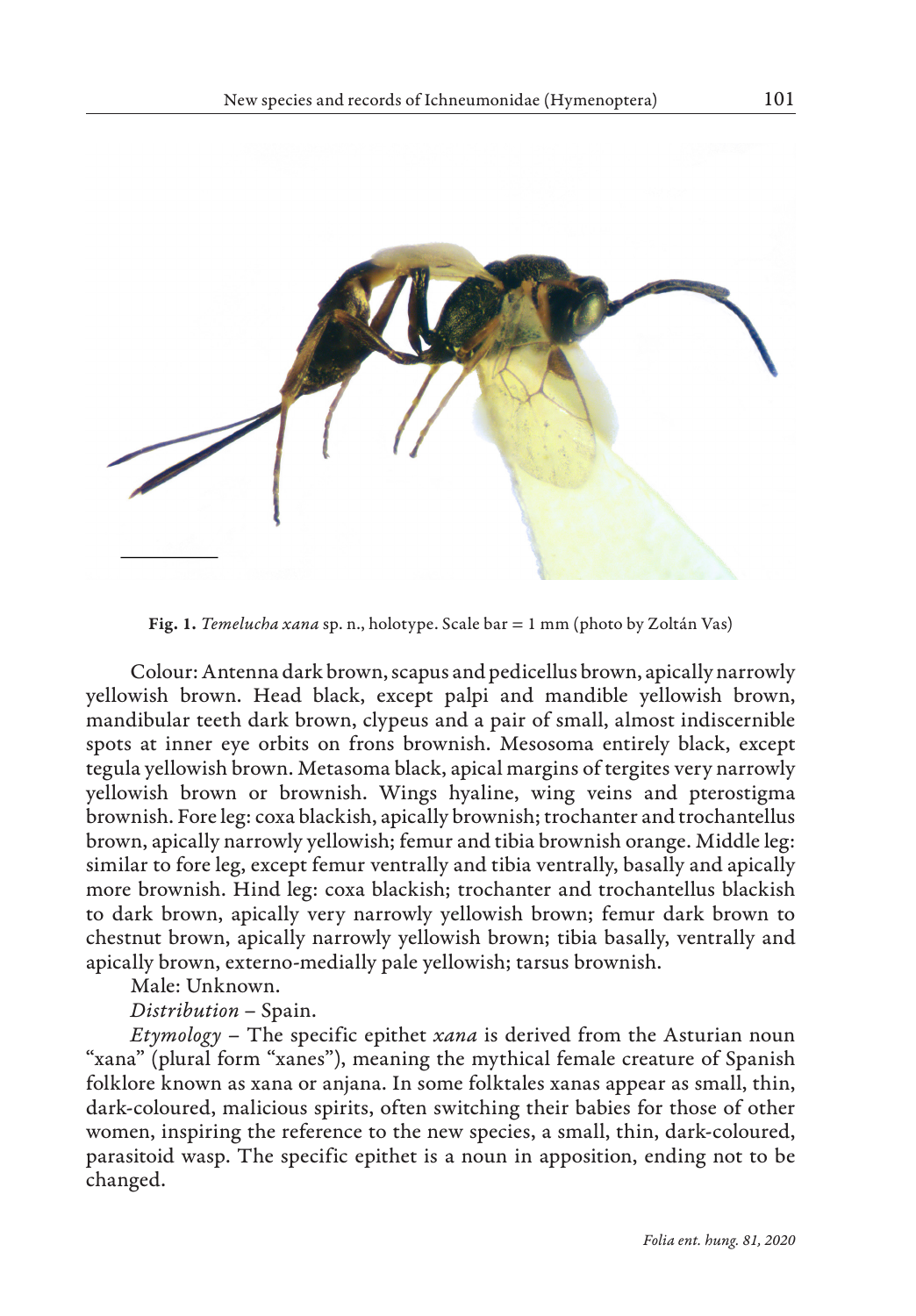*Remarks on identification* – By using the identification key in Vas (2016), the new species would key out with *Temelucha tibialis* Kolarov, 1995 at the couplet 3. *T. tibialis* can be easily distinguished from the new species by its distinctly convex apical margin of clypeus, parallel-sided, apically opened area superomedia, antefurcal nervulus, and extensive yellow coloration on head, mesosoma and metasoma. Due to its small size and conspicuously short hind tibial spurs *T. latastigma* Kolarov, 2016, a Western Palaearctic species described after the publication of Vas (2016), is also somewhat similar; this species can be readily distinguished from the new species by its conspicuously large pterostigma and extensive yellow coloration on head, mesosoma and metasoma.

## Diplazontinae

## *Diplazon laetatorius* (Fabricius, 1781)

*Material examined* – Western Sahara: Dakhla Truerta, 11.IV.2019, leg. A. Szappanos, 3♀.

*Remarks* – First record for Western Sahara. This species has a cosmopolitan distribution (Yu et al. 2012, KLOPFSTEIN 2014).

# *Homotropus elegans* (Gravenhorst, 1829)

*Material examined* – Morocco: Agadir Oued Sous, 8.IV.2019, leg. A. Szappanos, 1♂. – Western Sahara: Dakhla Truerta, 11.IV.2019, leg. A. Szappanos, 3♀4♂.

*Remarks* – First records for Morocco and Western Sahara. This species is widespread in the Holarctic region (Yu et al. 2012, KLOPFSTEIN 2014).

# Ophioninae

# *Enicospilus glabratus* (Say, 1835)

*Material examined* – Martinique: Saint-Pierre, light trap, 3–24.VII.2018, leg. Sz. Kiss,  $1\delta$ .

*Remarks* – First record for Martinique. This species is widely distributed in the Neotropical and Nearctic regions (Yu *et al*. 2012).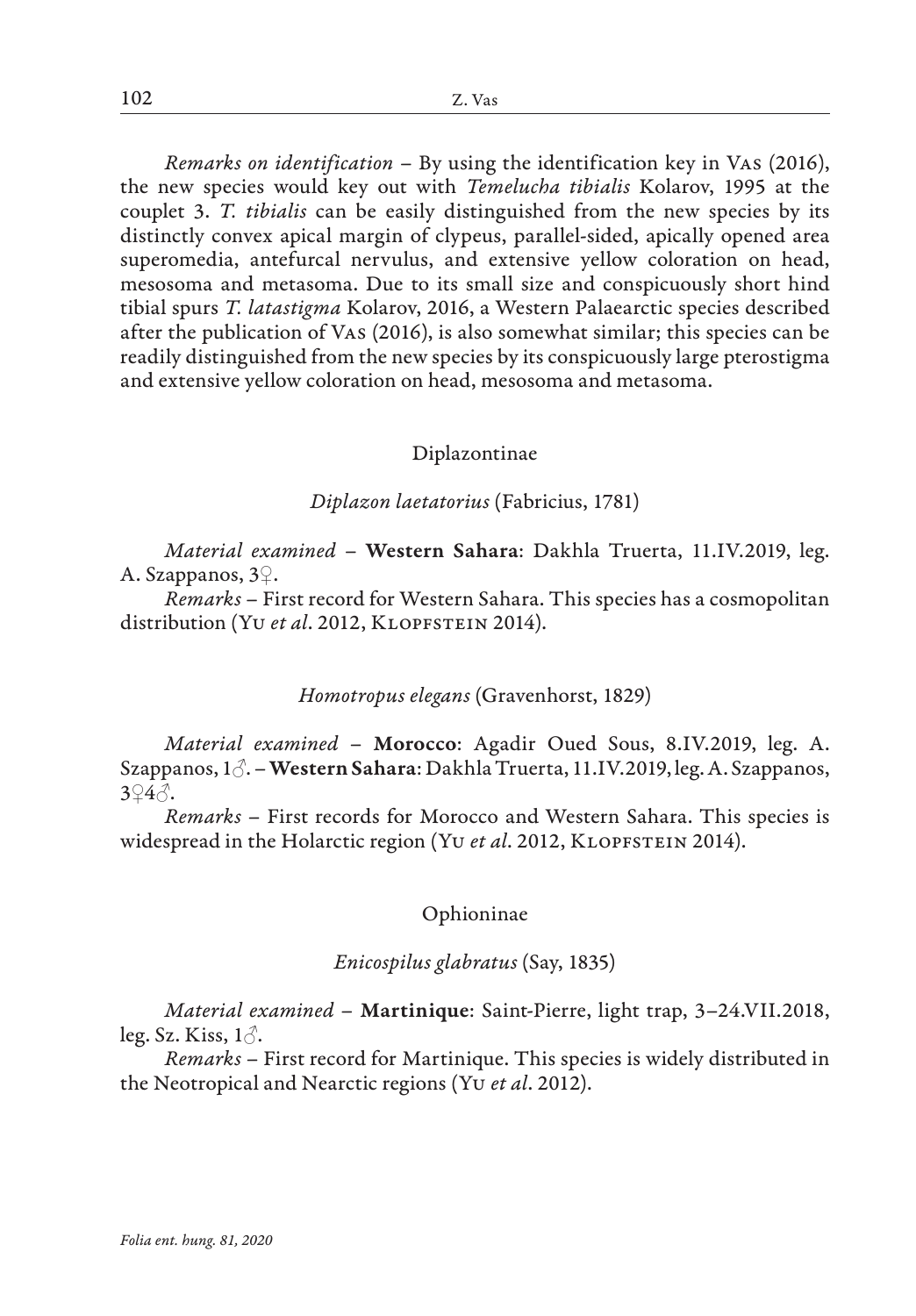*Thyreodon rufothorax* Cameron, 1886

*Material examined* – French Guiana: Patawa Camp, light trap, 9–21. IX.2017, leg. Sz. Kiss, 1♀.

*Remarks* – First record for French Guiana. This species was known from Panama and Costa Rica (Yu *et al*. 2012).

\*

*Acknowledgements* – Thanks are due to Ottó Merkl (HNHM) for his valuable comments on the manuscript, and to Viktória Szőke (HNHM) for post-image work and for buying and donating the Neotropical specimens for the Hymenoptera Collection of HNHM. The author was supported by the Hungarian Government, Ministry of Human Capacities (Emberi Erőforrások Minisztériuma) in the frame of the NTP-NFTÖ-19-B-0007 scholarship (Nemzet Fiatal Tehetségeiért Ösztöndíj).

#### **REFERENCES**

- Gauld I. D. 1988: A survey of the Ophioninae (Hymenoptera: Ichneumonidae) of tropical Mesoamerica with special reference to the fauna of Costa Rica. – *Bulletin of the British Museum (Natural History), Entomology* 57: 1–309.
- Gauld I. D. 1991: The Ichneumonidae of Costa Rica, 1. Introduction, keys to subfamilies, and keys to the species of the lower Pimpliform subfamilies Rhyssinae, Poemeniinae, Acaenitinae and Cylloceriinae. – *Memoirs of the American Entomological Institute* 47: 1–589.
- Gauld I. D. & Janzen D. H. 2004: The systematics and biology of the Costa Rican species of parasitic wasps in the Thyreodon genus-group (Hymenoptera: Ichneumonidae). – *Zoological Journal of the Linnean Society* 141(3): 297–351.

https://doi.org/10.1111/j.1096-3642.2004.00116.x

- Gauld I. D., Wahl D., Bradshaw K. Hanson P. & Ward S. 1997: The Ichneumonidae of Costa Rica, 2. Introduction and keys to species of the smaller subfamilies, Anomaloninae, Ctenopelmatinae, Diplazontinae, Lycorininae, Phrudinae, Tryphoninae (excluding *Netelia*) and Xoridinae, with an appendix on the Rhyssinae. – *Memoirs of the American Entomological Institute* 57: 1–485.
- Horstmann K. 1994: Nachtrag zur Revision der westpaläarktischen Nemeritis-Arten (Hymenoptera, Ichneumonidae, Campopleginae). – *Mitteilungen Münchener Entomologischen Gesellschaft* 84: 79–90.
- Klopfstein S. 2014: Revision of the Western Palaearctic Diplazontinae (Hymenoptera, Ichneumonidae). – *Zootaxa* 3801: 1–143. https://doi.org/10.11646/zootaxa.3801.1.1
- Kolarov J. 1997: A review of the Cremastinae of the Balkan peninsula, Turkey and Cyprus with zoogeographical notes (Hymenoptera: Ichneumonidae). – *Beiträge zur Entomologie* 47(1): 169–199.